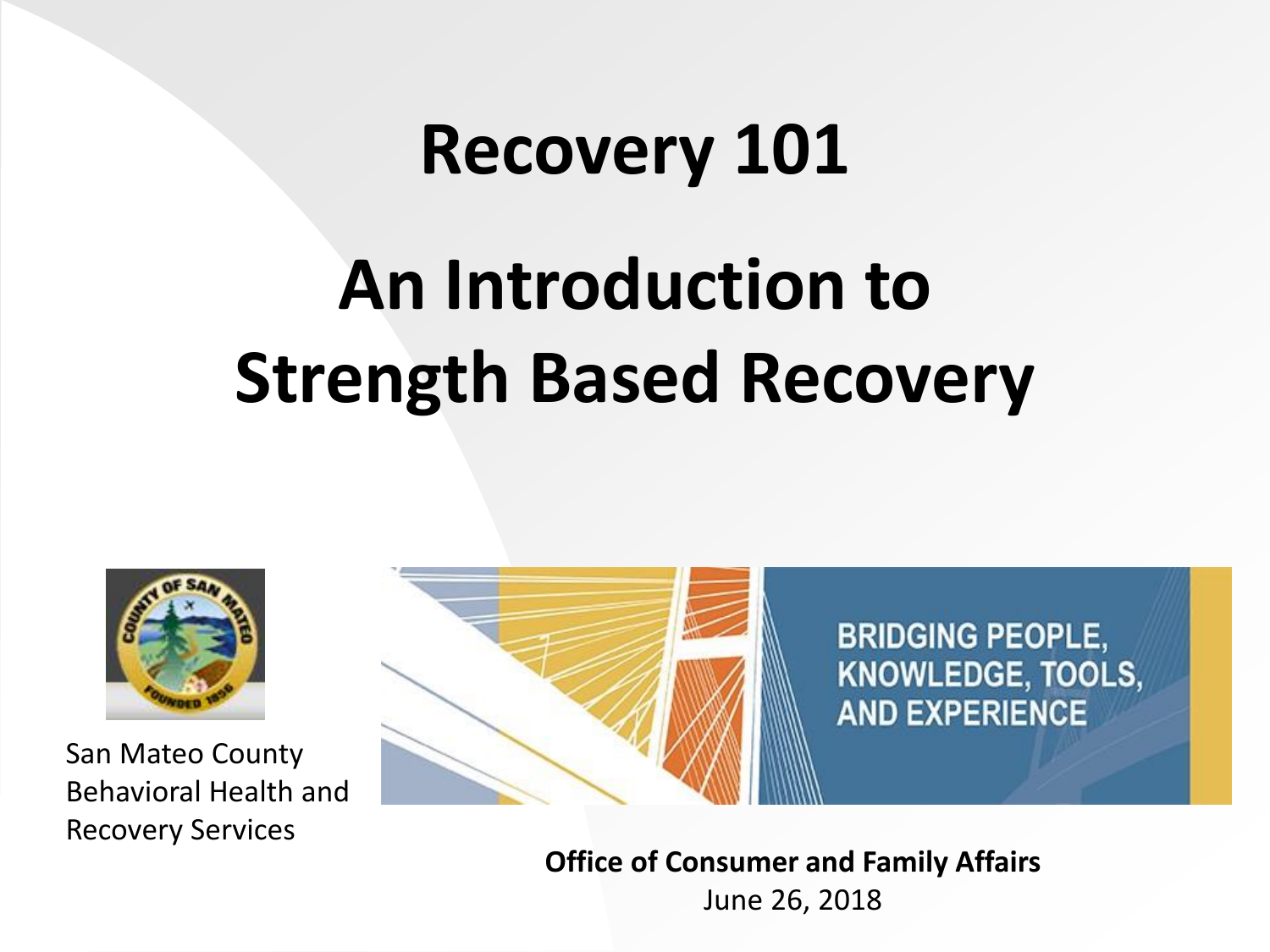### **Recovery 101 –An Introduction to Strength Based Recovery**



Articulate the SAMHSA Working Definition of Recovery



Identify the Four Cornerstones of Recovery



Review SMC BHRS in relationship to SAMHSA's Guiding Principles of Recovery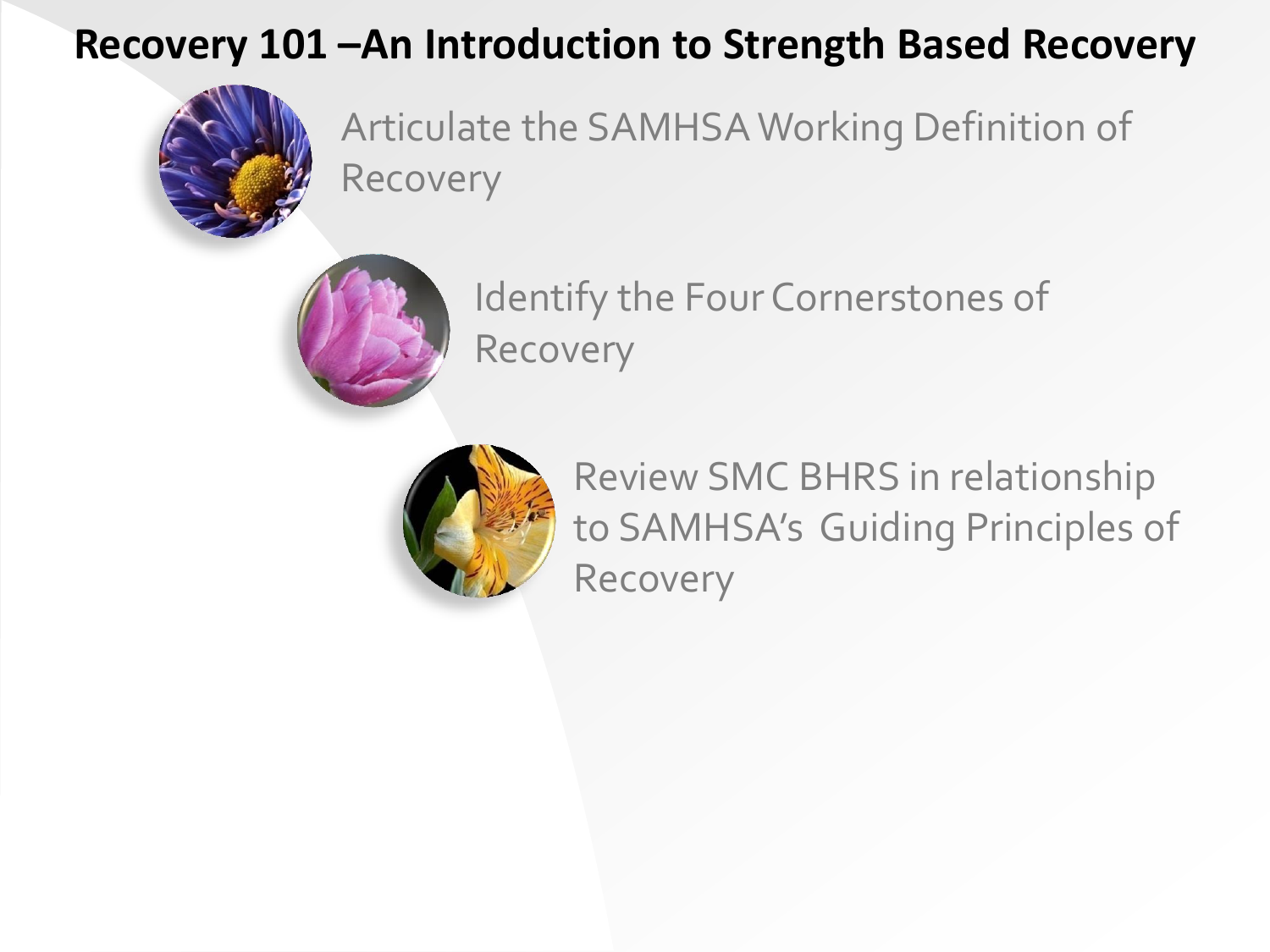

[How a](#page-2-0) Recovery Model of Treatment Relates to Systems of Care

> **A "good" and "modern" system of care provides treatment and recovery, and resiliency supports to promote social integration and optimal health and productivity'. - SAMHSA**

<span id="page-2-0"></span>The recovery goals, as identified by the clients should dictate the services we provide. **(SAMHSA 2011)**

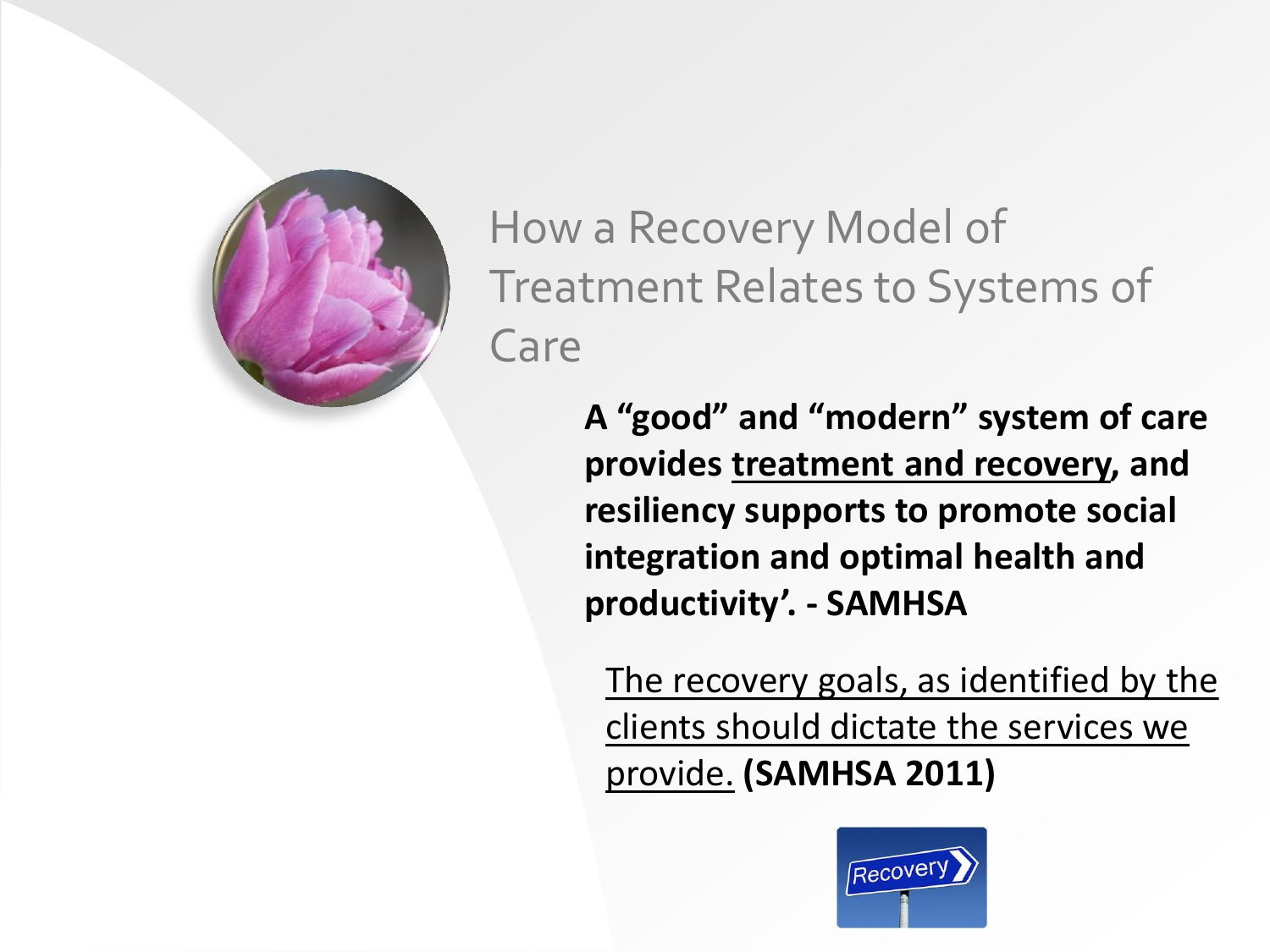

#### SAMHSA's Working Definition of Recovery

'A process of change through which individuals improve their health and wellness, live a selfdirected life, and strive to reach their full potential'



*Recovery may be a journey, but if you never get anywhere it can quickly turn into a treadmill. -* Joe Marrone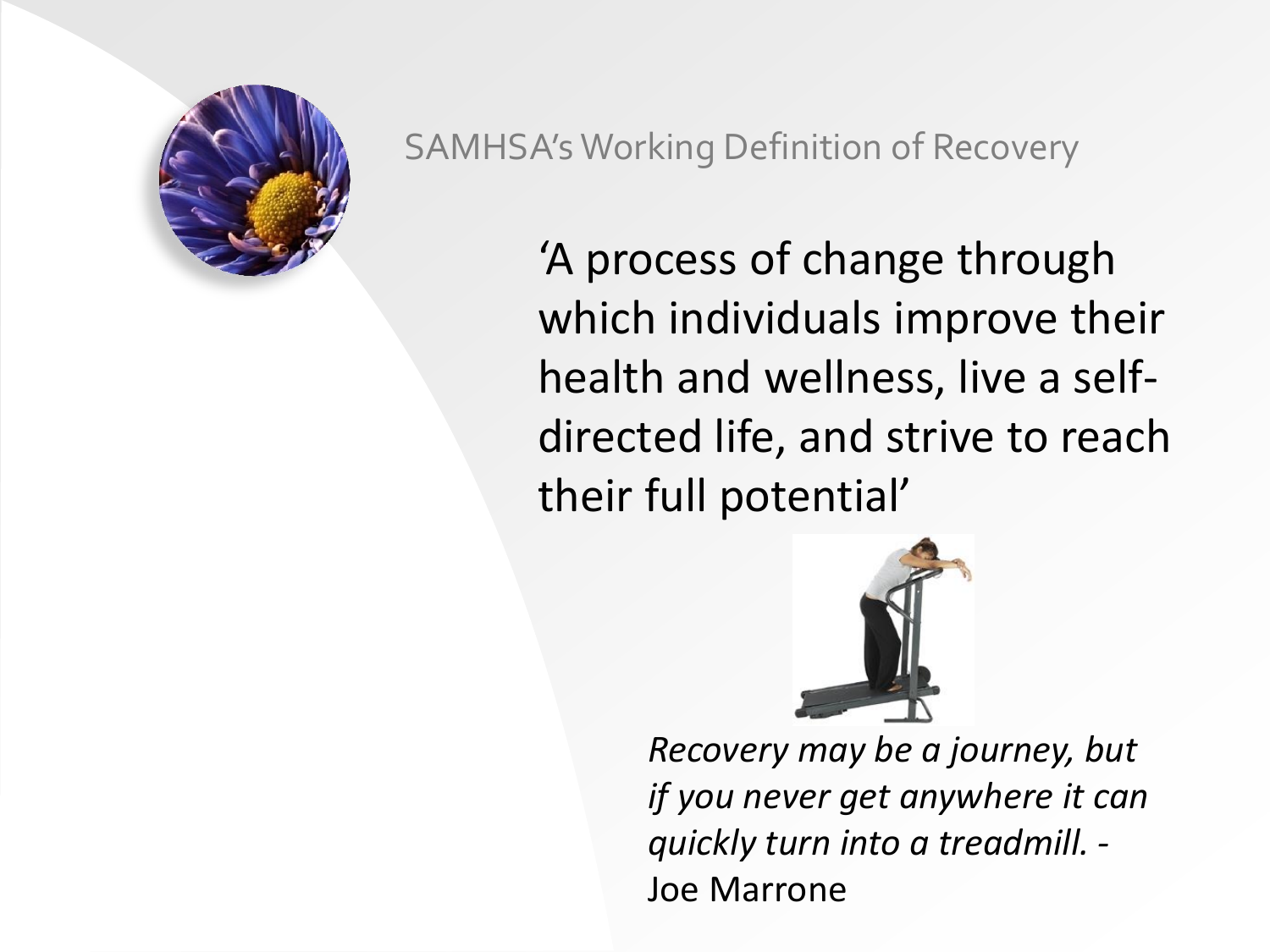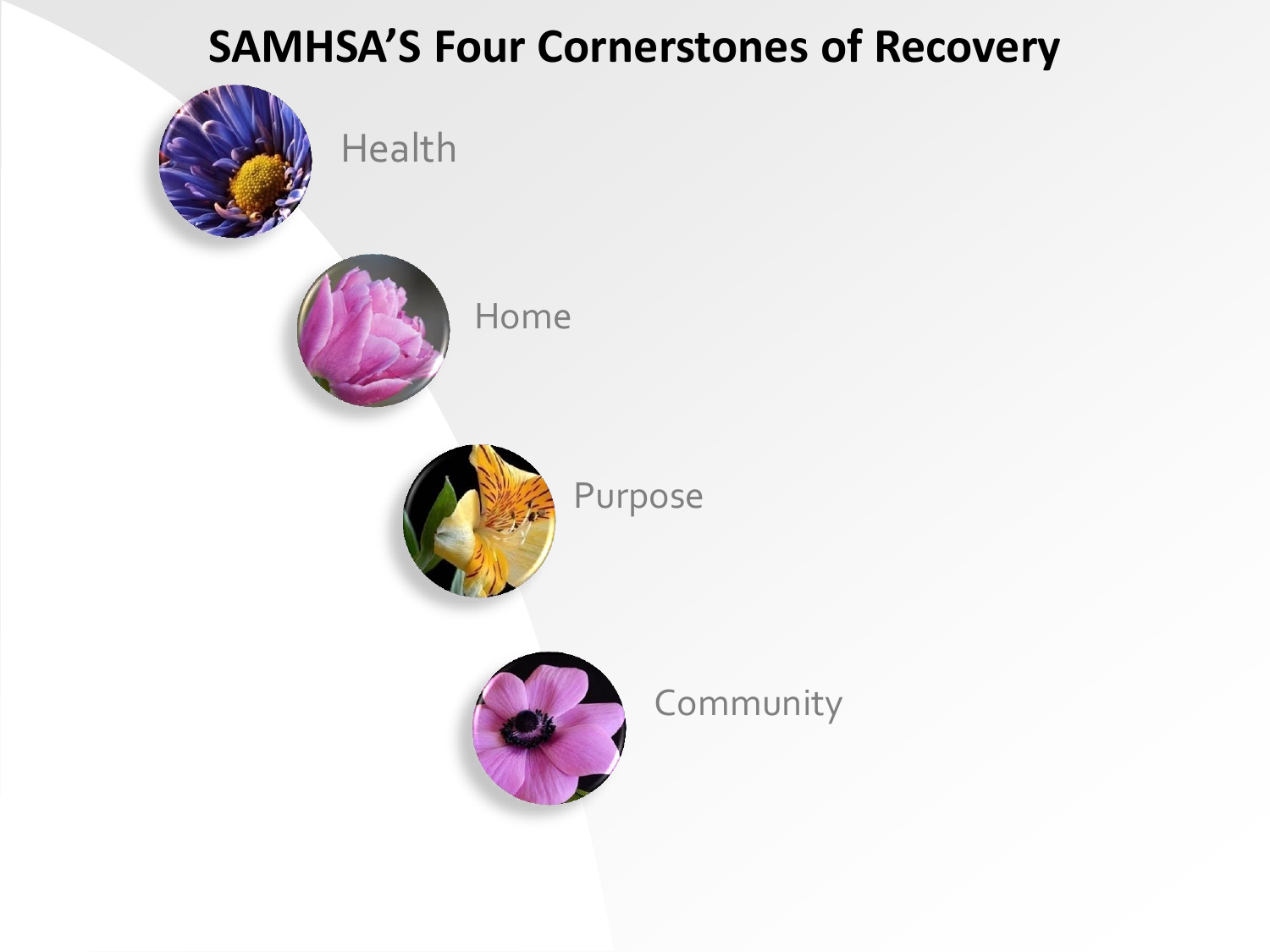

**Health**

 Overcoming or managing one's disease(s) or symptoms (primary health, mental health or addictions) … and for everyone in personal recovery, making informed, healthy choices that support physical and emotional wellbeing. - SAMHSA

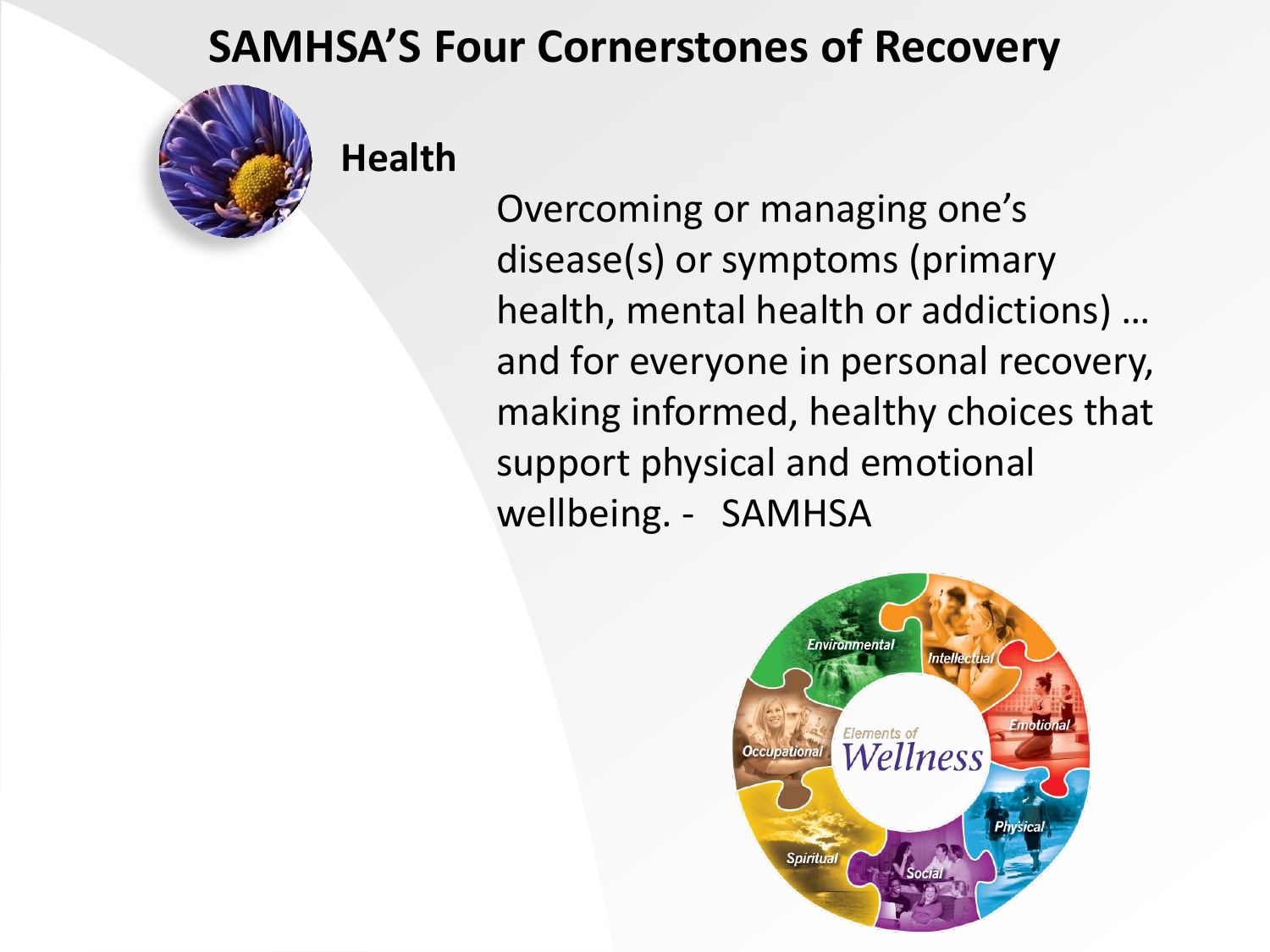

#### **Home**

### A stable and safe place to live



Example: Using WRAP for Housing Goals

- Improved quality of life and promoted 'Living Well' regardless of housing situation
- No one that we know of lost their housing after taking the course
- Helped clients create a Wellness Plan for life during and after homelessness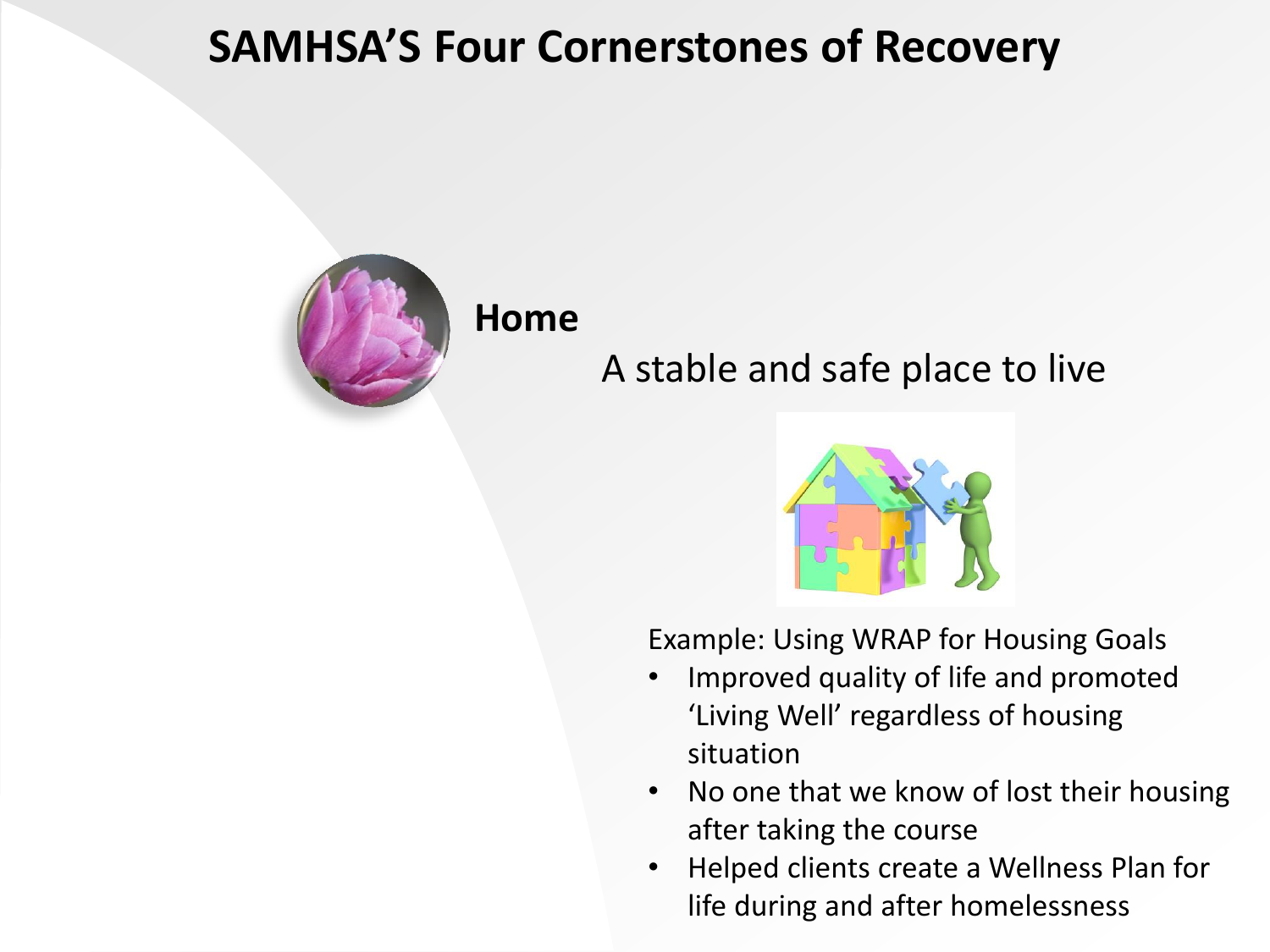

*If work makes people with mental illness sick, what do unemployment, poverty and social isolation cause? -* Joe Marrone



#### **Purpose**

Meaningful daily activities, such as a job, school, volunteerism, family caretaking, or creative endeavors, and the independence, income and resources to participate in society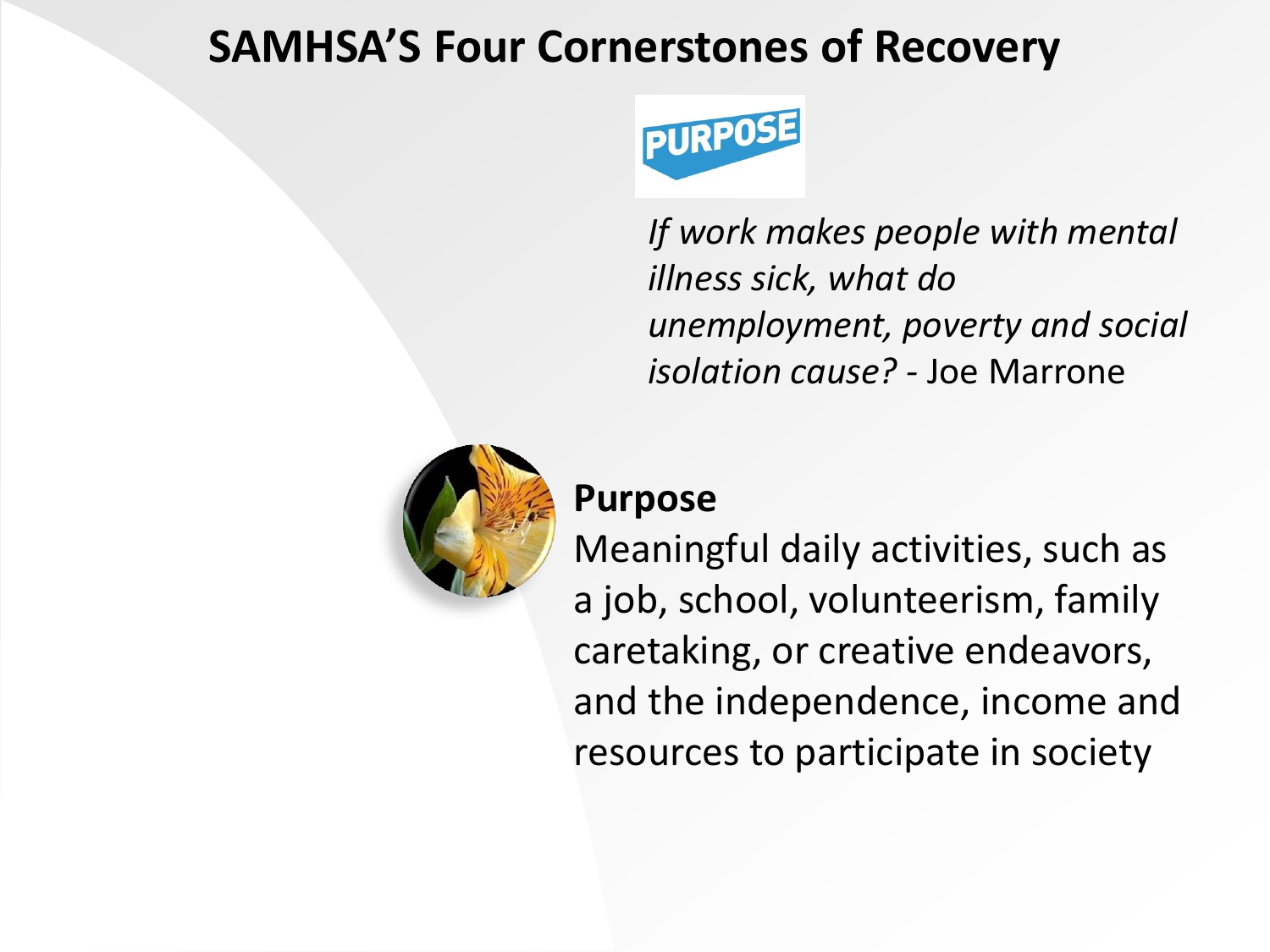

Loneliness is a key factor in addiction, mental health and wellness … social connections matter. Clinical and peer staff are well-positioned to support connection inside of clinics and in the community



#### **Community**

Relationships - family, friends and social networks that provide support, friendship, love, and hope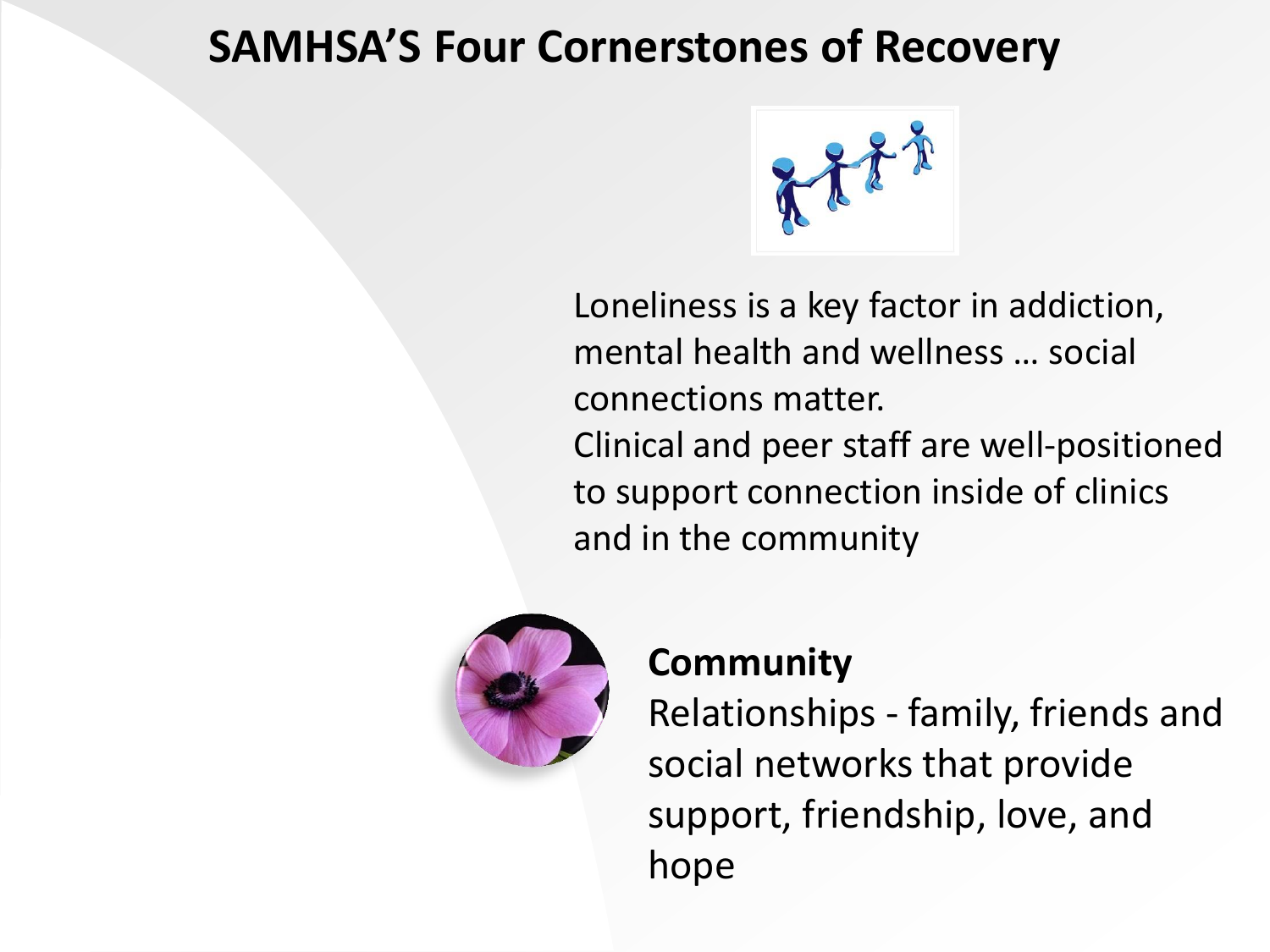### Treatment Model Recovery Model

- Goal: Treat Illness
- Recovery is objective
- A return to a former state of health or abstinence (a destination)
- Diagnosis is 'sticky'
- Care is illness-focused
- Outcomes include reduced symptomology, reduced institutionalization, and appropriate medication use (reduced or consistent), and increase in level of functioning

- Goal: Improve Lives
- Recovery is subjective
- Driven by personal lived experience of behavioral health challenges and wellness (a journey)
- Diagnosis is not permanent (can be cured or be in remission)
- Care is person-focused
- Outcomes include empowerment, hope, self-advocacy, choice, selfidentified goals, healing, well-being, and control of symptoms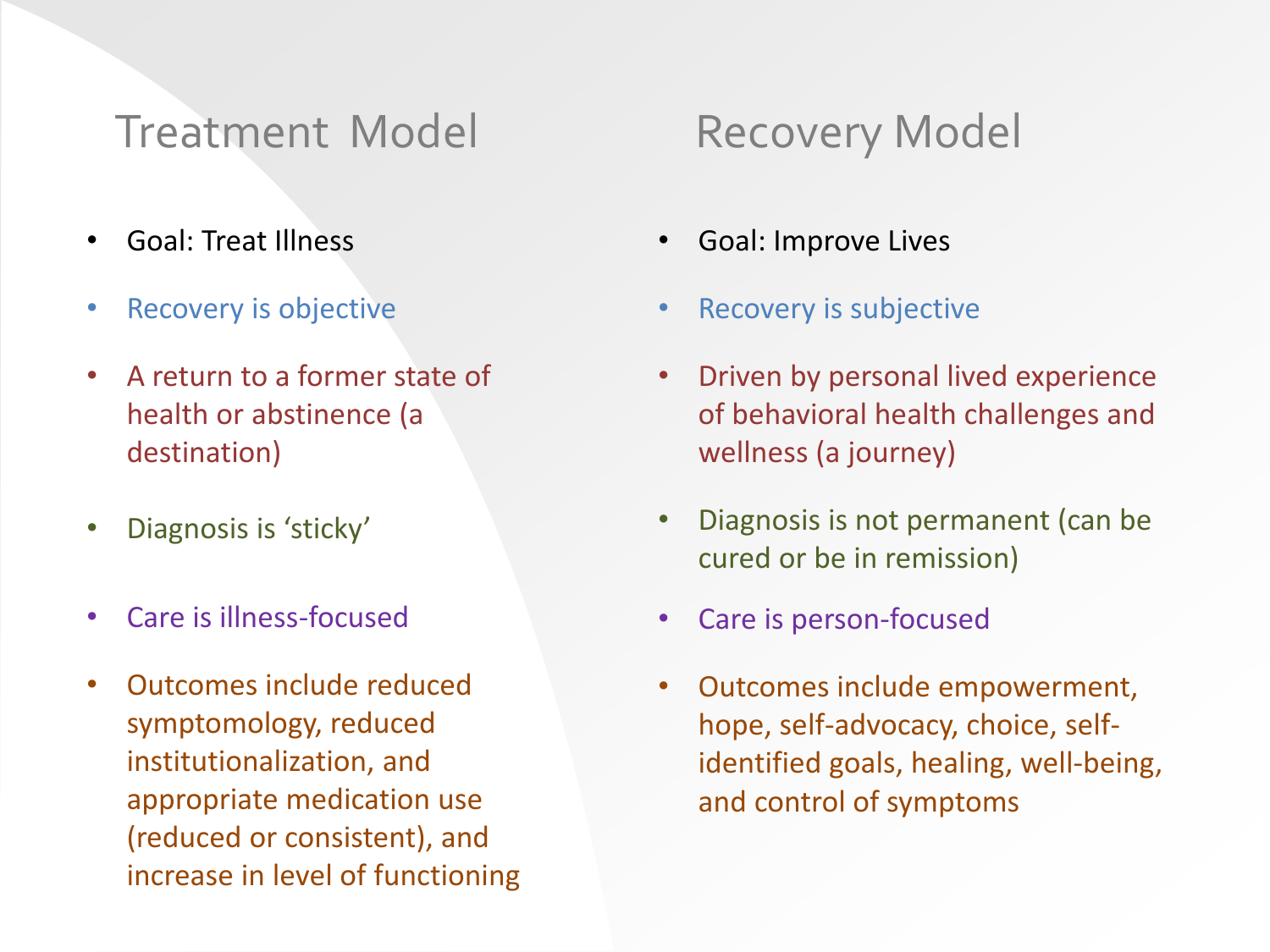#### SAMHSA's Guiding Principles of Recovery

#### For every individual, recovery …



Inspires Hope Is Person Driven Has Many Pathways Is Holistic Includes Peer Support Is Relational Is Influenced by Culture Addresses Trauma Addresses Stigma Accesses Strengths/Responsibility Support Is Based On Respect